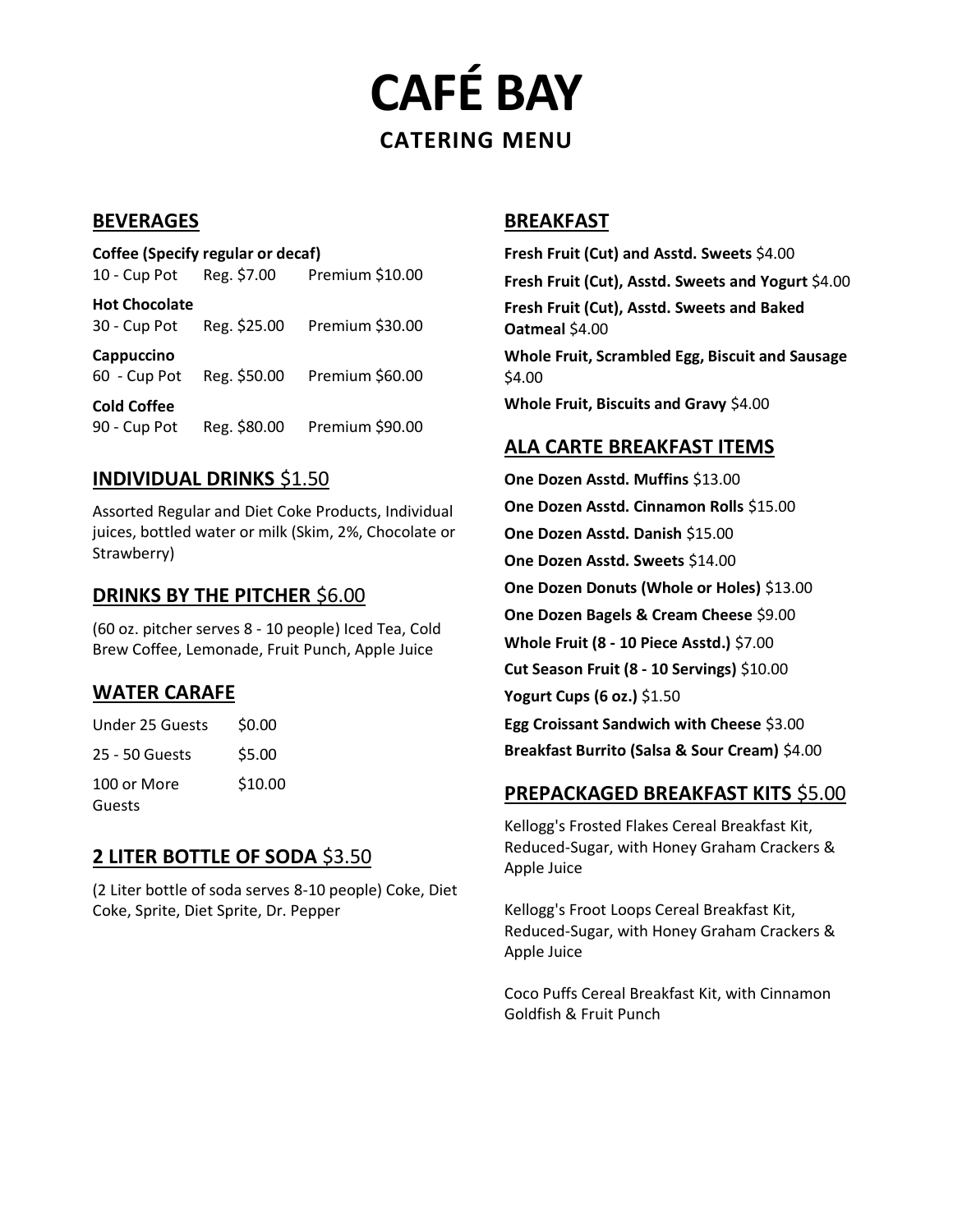# **CAFÉ BAY CATERING MENU**

# **SOUP OF THE DAY**

½ gallon served in crackpot includes disposable bowls, spoons and crackers (6 - 8 servings) \$15.00

1 gallon served in crackpot includes disposable bowls, spoons and crackers (10 - 12 servings) \$25.00

### **COLD CUT SLIDERS**

Turkey, lettuce, tomato and Swiss cheese Roast beef, lettuce, tomato and Cheddar Cheese Ham, lettuce, tomato and American Cheese Tuna Salad, lettuce, tomato and Swiss Cheese

| Tray of $6\quad$ \$9.00 |  | Asstd. \$12.00 |
|-------------------------|--|----------------|
| Tray of 12 \$17.00      |  | Asstd. \$20.00 |
| Tray of 24 \$32.00      |  | Asstd. \$35.00 |

# **WRAPS**

Turkey Club (turkey, bacon, lettuce tomato and cheese with roasted garlic aioli)

Chicken Caesar (pulled chicken, parmesan, lettuce, tomato and cheddar finished with a creamy Caesar dressing)

Bruschetta Wrap (Spring greens, fresh mozzarella, parmesan, tomato and cucumber finished with a balsamic Italian sauce)

| Tray of $6\quad$ \$9.00 |  | Asstd. \$12.00 |
|-------------------------|--|----------------|
| Tray of 12 \$17.00      |  | Asstd. \$20.00 |
| Tray of 24 \$32.00      |  | Asstd. \$35.00 |

### **CHARCUTERIE BOARD**

Assorted Meats, Cheeses, Relishes and Crackers

**Small Board (6-8 light servings)** \$25.00 **Large Board (12-16 light servings)** \$40.00

## **PIZZA**

All Pizzas are 7" (1 - 2 Portions Cut into 4 Pieces)

**Delivered in a Box Cheese Pizza** \$4.00 **Sausage & Pepperoni** \$5.00 **Veggie Pizza** \$5.00 **Pepperoni Pizza** \$5.00 **Meat Lovers** \$7.00

## **SALADS** \$6.00

#### **Bruschetta Salad**

Greens, fresh mozzarella, cucumber, tomato, parmesan and basil vinaigrette on side

#### **Greek Salad**

Greens, kalamata olive, feta cheese, tomato and artichoke hearts with a lemon-tarragon vinaigrette on side

#### **Spinach Salad**

spinach, strawberry, parmesan, mozzarella and almonds with a raspberry vinaigrette on side

#### **Tossed Salad**

Greens, seasonal vegetables, cheddar cheese and crouton with ranch dressing on the side

# **SWEETS**

**Assorted Cookies** 12 ct. \$8.00 24 ct. \$15.00 **Assorted Bars** 12 ct. \$8.00 24 ct. \$15.00

**Apple Pie (Per Slice)** \$2.50

**Blueberry Pie (Per Slice)** \$2.50

#### **Individual Cheesecake Cups** \$2.50

Lemon with lemon truffle; Strawberry with chocolate truffle; Mixed Berry with chocolate truffle; Brownie with chocolate truffle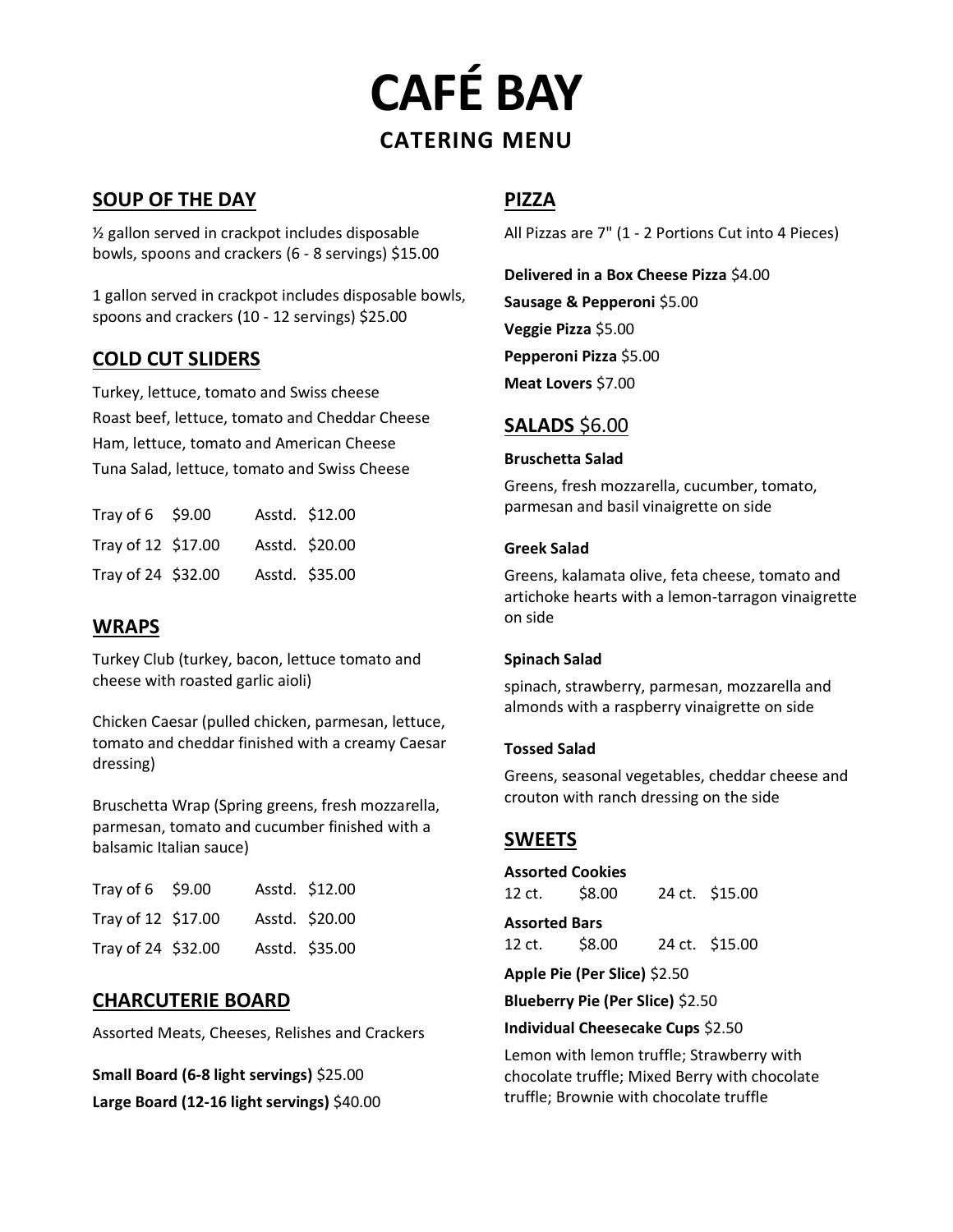

### **BOX 1- ITALIAN SLIDER** \$8.50

(Marinated Roast Beef, Salami, Pepperoni, Turkey and Mozzarella Cheese stacked on an Italian baguette) Chips and Cookie

## **BOX 2- ROAST BEEF CIABATTA** \$8.50

(Sliced roast beef, cheddar cheese, lettuce and BBQ mayo stacked on a ciabatta roll) Chips and Cookie

## **BOX 3-CHICKEN WRAP** \$8.50

(Pulled rotisserie chicken, lettuce, tomato, cucumber, aged cheddar and ranch sauce wrapped in a flour tortilla) Chips and Cookie

# **BOX 4-TURKEY CLUB SLIDER** \$8.50

(Shaved Turkey, Bacon, Tomato, Cheddar Cheese and roasted garlic mayo on a Pretzel Bun) Chips and Cookie

## **BOX 5-TURKEY ON ENGLISH MUFFIN** \$8.50

(Shaved Turkey, Bacon, Tomato, Provolone Cheese and Spinach on a Toasted English Muffin) Chips and Cookie

# **BOX 6-TURKEY STACK** \$8.50

(Shaved Turkey, Havarti Cheese, Tomato and Spring Greens stacked on a Cloud Roll (Gluten Free, Sugar Free and Keto Friendly) Corn Chips and Cheesecake Cup w/ Strawberry (Gluten Free)

### **BOX 7-VEGGIE WRAP** \$8.50

(Zucchini, tomato, aged cheddar cheese, cucumber, bell pepper, radish and spring greens finished w/ a horseradish sauce wrapped in a flour tortilla) chips and cookie (Vegan)

# **BOX 8- SPINACH SALAD** \$8.50

With fresh raspberries, strawberries, cheddar cheese (plant based) and sliced almonds w/ a raspberry vinaigrette w/ a side of tuna salad (Can sub tuna salad for Greek Pasta salad to be Vegan)

# **BOX 9-CALIFORNIA COBB SALAD** \$8.50

Romaine lettuce w/ Diced chicken breast, tomato, hard-boiled egg, aged cheddar cheese, avocado and bacon w/ spicy avocado ranch dressing (Gluten Free & Keto Friendly)